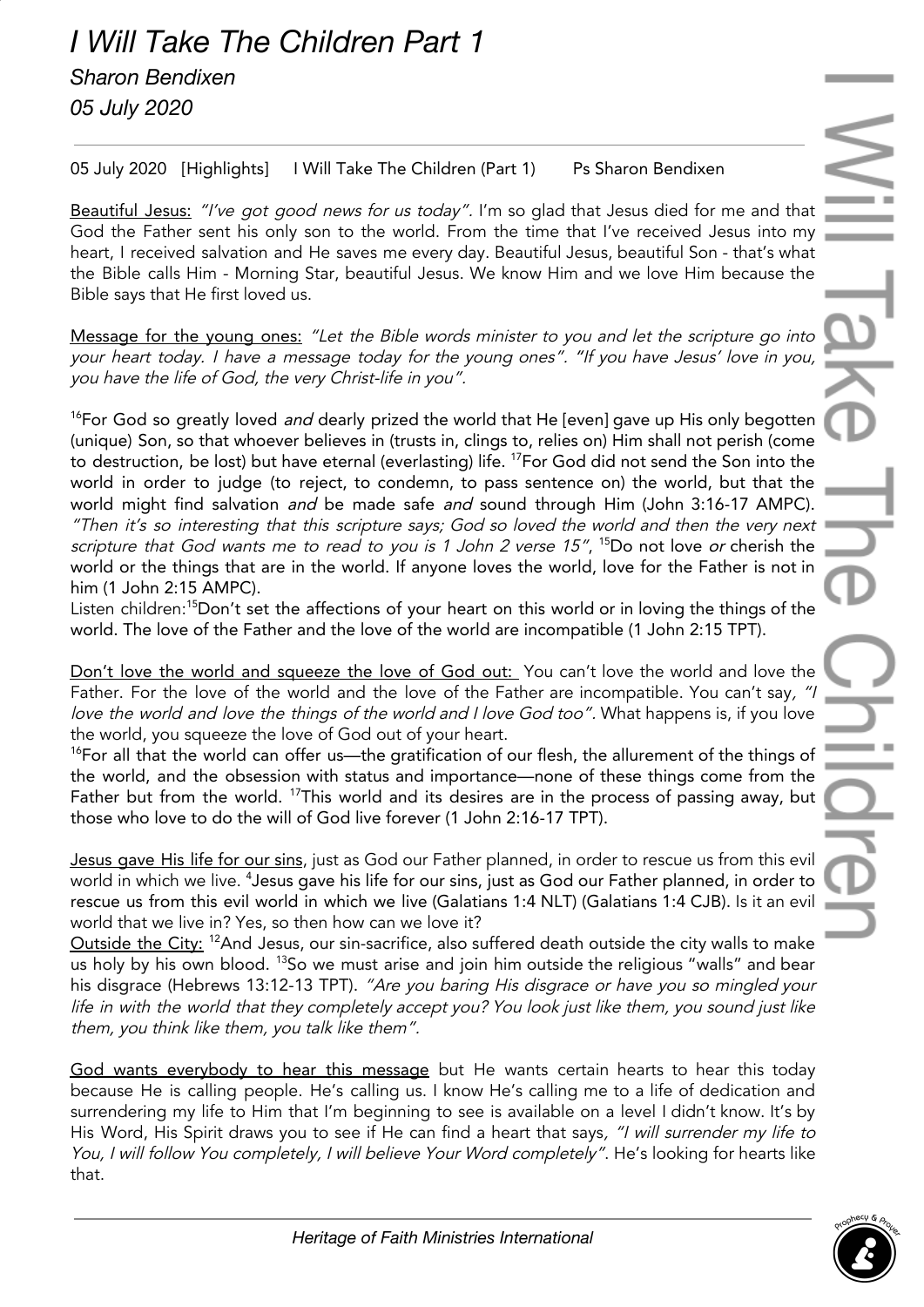We have no city here on earth: It says He suffered death outside the city walls to make us holy by his own blood. <sup>13</sup>So we must arise and join him outside the religious "walls" and bear his disgrace. <sup>14</sup>For we have no city here on earth to be our permanent home (Hebrews 13:12-14 TPT). We get so attached, but it says we have no city here on earth to be our permanent home, we seek the city that is destined to come. God wants me to read this; <sup>1</sup>After these things, I saw another angel coming from the heavenly realm with great authority, and the earth was flooded with the brilliance of his splendor. <sup>2</sup>He shouted out with a thunderous voice. This is an angel shouting out with a thunderous voice, "Fallen, fallen is Babylon the great!" (Revelations 18:1-2 TPT). "Fallen, fallen is Babylon the great!". What is Babylon? Satan is the god of this world and Babylon is an environment. She has become a demonic dwelling place, a prison for every unclean spirit (Revelations 18:2 TPT). <sup>4</sup>Then I heard another voice from heaven saying: "My people, come out from her. (Revelations 18:4 TPT) Revelations 18:4 (NLT). My people come out from her.

Babylon meaning & definition: is derived from a word Babylim, and the name means gate of gods - small 'g'. Who is the god of this world? Satan, gate of small 'g' gods; gate of gods. In this world system, there's a gate of gods. Who is God's enemy and adversary? Who is our enemy and adversary? Satan-Gate of gods is Babylon. Jesus is saying, "Come out of her!"

Babylon defined - is an environment devoted to materialism, the love of money and the love of things and sensual pleasure. That's the philosophy of the world system. Filled with self and hold no one in higher esteem than self. I'll do whatever I want to do as long as it doesn't hurt anybody. But actually, your doing what you want to do is hurting everybody. You may not be violent but your carnality hurts everybody, it doesn't help anybody. It oppresses God's people, it has no regard for God's commandments, it is a physical assault on God Himself.

<sup>4</sup>Come out from her so that you don't participate in her sins and have no share with her in her plagues <sup>5</sup>because her sins are heaped as high as heaven and God has remembered her vileness (Revelations 18:4-5 TPT).

Words from the Lord: My New Covenant Exodus. The great heart of love of our God on display through Jesus Christ, now awaiting our faith. I came to die, I came to shed my blood so that you can be free from this present, wicked evil world that will destroy you.

Longing for Egypt: Numbers 11, <sup>5</sup> We remember the fish, which we did eat in Egypt freely; the cucumbers, and the melons, and the leeks, and the onions, and the garlic: <sup>6</sup>But now our soul is dried away: there is nothing at all, beside this manna (Numbers 11:5-6 KJV). In Psalms, the Spirit of God says; they did eat angel's food but they didn't want it. Pastor John and Sharon bring us Angel's food - God's heavenly food that He brings to us every week.

Here's how their hearts went: <sup>27</sup>We came to the land to which you sent us, surely it does flow with milk and honey! This is its fruit.  $^{28}$ But the people who dwell there are strong (Numbers 13:27-28 AMPC). People in the world's system are strong. Things that are happening in the world are so impactful on my life.

 $30$ Caleb quieted the people before Moses, and said, Let us go up at once and possess it; we are well able to conquer it.  $^{\rm 31}$ But his fellow scouts said, We are not able to go up against the people.<sup>32</sup>So they brought the Israelites an evil report of the land which they had scouted out, saying, The land through which we went to spy it out is a land that devours its inhabitants. This world system just devours us. And all the people that we saw in it are men of great stature.  $33$ There we saw the Nephilim [or giants], the sons of Anak, who come from the giants; and we were in our own sight as grasshoppers, and so we were in their sight (Numbers 13:30-33 AMPC). This world system despises the church of the Lord Jesus Christ. This world system despises God, despises Jesus, and despises the Holy Spirit. The same world system that hated Jesus in His day still hates Jesus today.

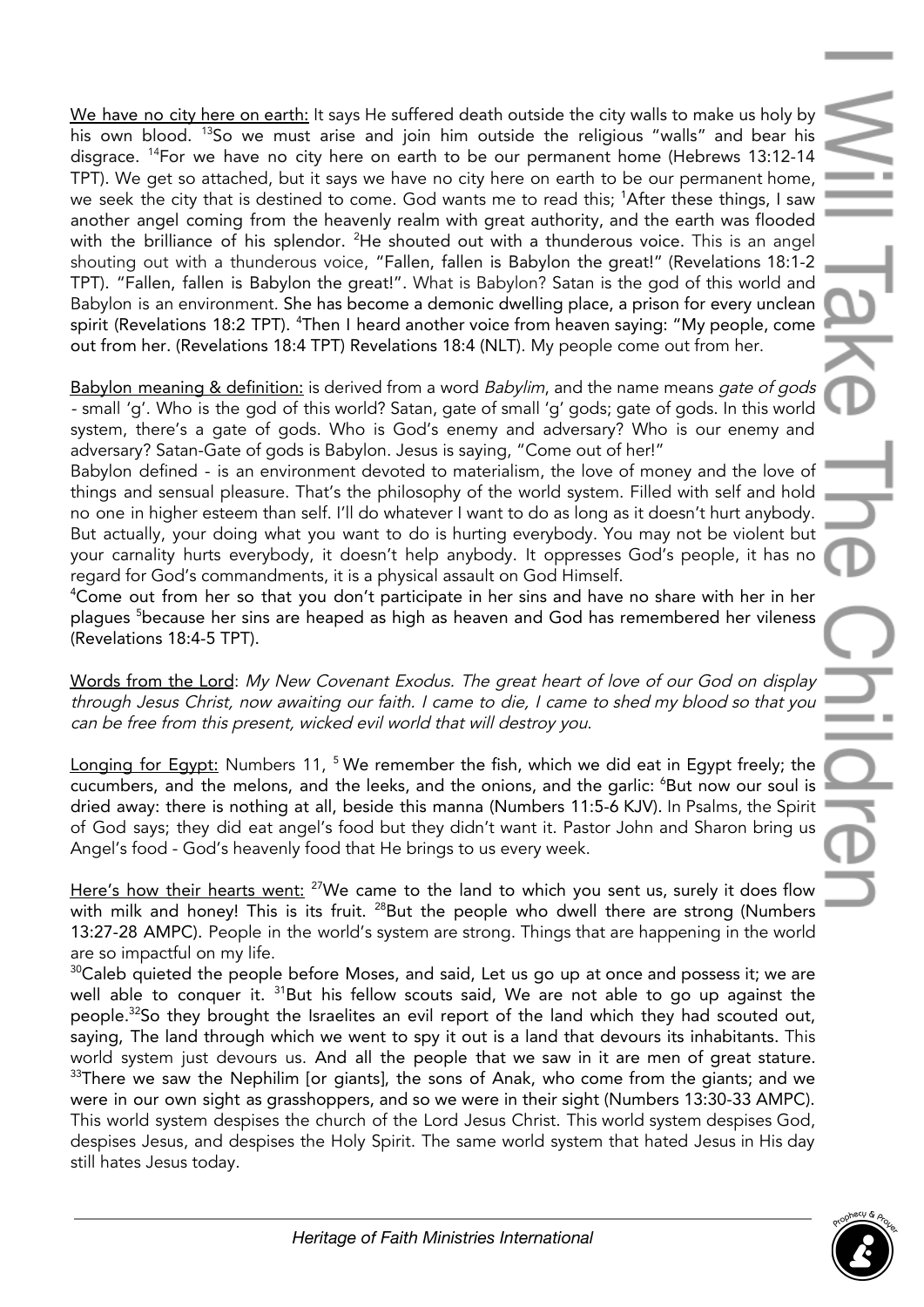<sup>1</sup>And all the congregation cried out, these are God's people, cried out with a loud voice, and [they] wept that night. <sup>2</sup>All the Israelites grumbled and deplored their situation, "We are so tired of this manna, we want to go, we can't see any signs of anything God's promised us." Deplored their situation accusing Moses and Aaron, to whom the whole congregation said, Would that we had died in Egypt! Or that we had died in this wilderness! <sup>3</sup> Why does the Lord bring us to this land to fall by the sword? Our wives and little ones will be a prey (Numbers 14:1-3 AMPC).

This is very important today: <sup>3</sup>Our wives and our little ones will be a prey. Is it not better for us to return to Egypt? <sup>4</sup>And they said one to another, Let us choose a captain and return to Egypt (Numbers 14:3-4 AMPC).

God was so grieved by that response of His people. He says this <sup>28</sup>Say unto them, As truly as I live, saith the Lord.<sup>29</sup>Your carcases shall fall in this wilderness; and all that were numbered of you, according to your whole number, from twenty years old and upward which have murmured against me. Twenty years old and upwards. 20/20 people, I want to tell you; is there any murmuring or any doubt in your heart about supernatural increase and a new open door and marvels and wonders? You choose unbelief. If it's in your conversation and you've chosen unbelief, then He says this, <sup>30</sup>Doubtless ye shall not come into the land, concerning which I swore to make you dwell therein (Numbers 14:29-30 KJV), except for Caleb and Joshua.

Word for the children: It's time for the children to follow Jesus completely. Choose to love Him because your heart can choose to love Him. I was five years old when I gave my heart to Jesus. He wants your life completely. He wants You to love Him completely. Trust Him completely, follow Him. He wants to take you into wonderful things, in Him. He's got things for you, for your life. God does not want the world to have your life. Choose to love Him today. He's saying, "Give Me your heart. Let Me take you into wonderful things in your life." It's Jesus talking to you today; "Give Me your life and your heart. Let Me take you into wonderful things."

God says, <sup>31</sup>But your little ones ... them will I bring in, and they shall know the land which ye have despised (Numbers 14:31 KJV).

God wants me to tell you about Lot: He was the father of a household and actually he should never have separated himself from Abraham, even though Abraham said, "Separate yourself from me". He should have been like Ruth and said, "As my soul lives, I will not leave you. I can see what is in you and on you, what God is doing here and by divine association, I'm staying with you". But he separated easily from Abraham and it says he pitched his tent towards Sodom. This father pitched his tent towards Sodom (Genesis 13:12 KJV) - Lot pitched his tent towards Sodom but Sodom was wicked. This world system of which Satan is god, is wicked. And there have been mothers and fathers that have pitched their tents towards Sodom.

Today, the Spirit of God pleads with the older generation who have pitched their tents toward Sodom, the ways of Sodom have come into you. You love the world and the things of the world. Lot, his wife and his children shared in the plagues and participated in the sins of Sodom. Lot pitched his tent towards Sodom and the impact it had on his wife - she looked back but he pitched his tent. Lot should never have left Abraham, he should have been like Ruth with Naomi.

Little children: Pastor John and I will not leave you, we will not leave you, little children. We're not leaving you! Many of you have grown up since you have been little; we are accountable for your souls. We watch out for your souls, we do.

 $^{26}$ But his wife looked back from behind him, and she became a pillar of salt (Genesis 19:26 KJV). You may say, but if I look back and I look at things, I am not actually going to turn physically into a pillar of salt but you will turn into that which you should not have turned into. God had something else in mind for you to turn into; to turn into being like Jesus because you can be because you can choose to love Him. You can choose to love Him.